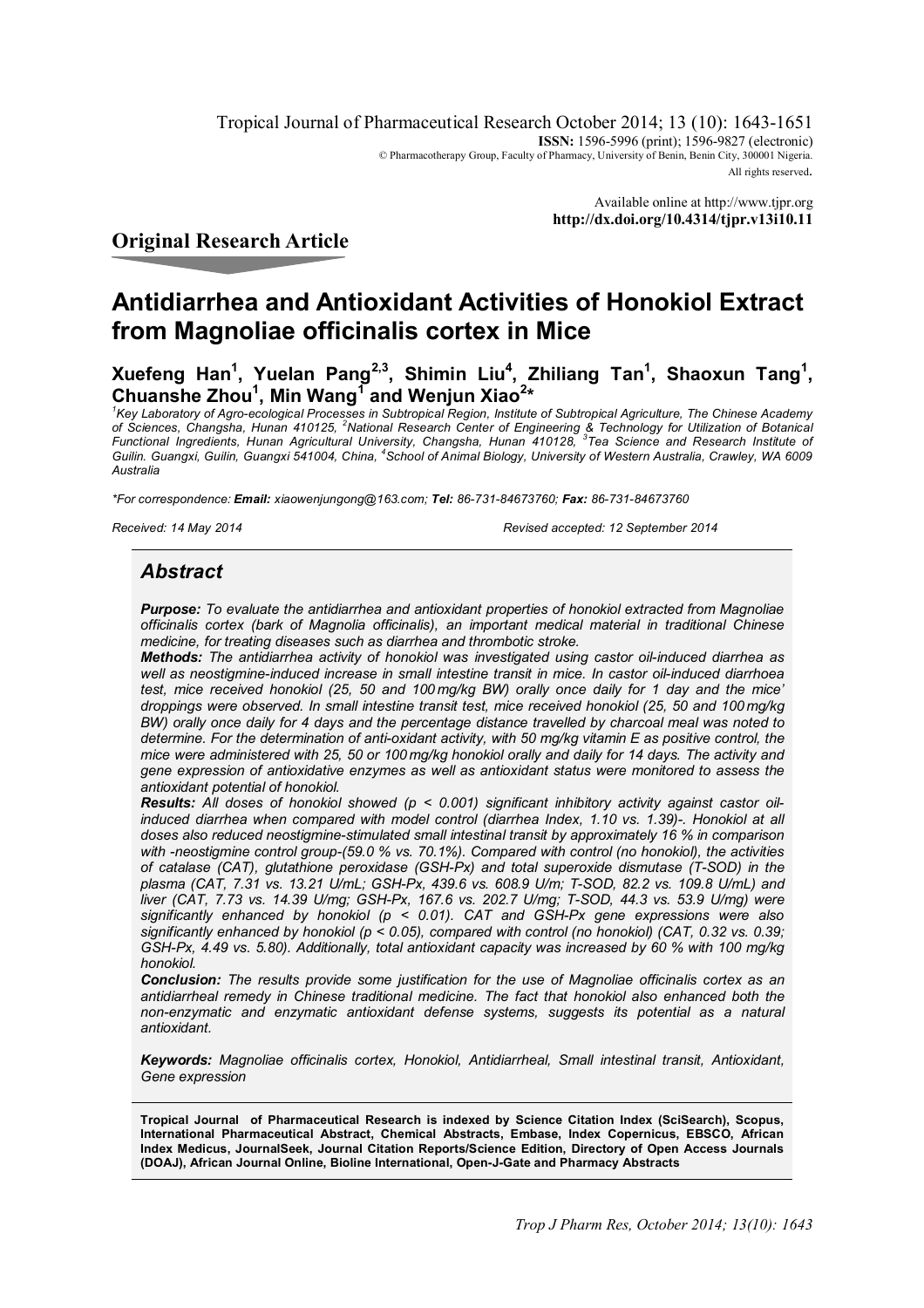## **INTRODUCTION**

In traditional Chinese medicine, Magnoliae officinalis cortex, also known as Houpo, refers to the dried bark of the trunk or root of *Magnolia officinalis* Rehd. et Wils. or *Magnolia officinalis* Rehd. et Wils. var. biloba Rehd. et Wils. (Magnoliaceae) [1]. The Magnoliae officinalis cortex has long been used as a popular ingredient in several Chinese traditional remedies for the treatment of diseases, including thrombotic stroke, typhoid fever, diarrhea, anxiety, nervous disturbance and asthma.

Although Magnoliae officinalis cortex has been used as the main ingredient in remedies for the treatment of diarrhea in traditional Chinese medicine, there is no report on the antidiarrhea activity of this plant material *per se*. Pan *et al* demonstrated that Huanglian Houpu pill (HLHP) inhibited senna-induced diarrhea in mice [2]. Hu *et al* also reported that the methanol extract of Wei-Chang-An-Wan (WCAW) protected mice against castor oil-induced diarrhea [3]. WCAW, a typical Chinese herbal preparation, consists of ten herbs, including cortex *Magnolia officinalis*. Since many traditional Chinese medicines or prescriptions for clinical treatment of diarrhea, including HLHP and WCAW, contain Magnoliae officinalis cortex, it is probable that Magnoliae officinalis cortex plays an important role in the antidiarrheal effect of many traditional medicines; however, the active component(s) and mechanism of action of several of the traditional Chinese antidiarrheal medicines are yet to be elucidated.

Honokiol is a bioactive constituent in Magnoliae officinalis cortex and recent investigations have shown that honokiol possess a wide range of physiological activities, such as antitumor [4], antimicrobial [5], and antiinflammatory activity [6]. Antioxidant activity *in vitro* of Magnoliae officinalis cortex and honokiol have also been reported [7,8].

We hypothesied that honokiol in Magnoliae officinalis cortex is the primary ingredient involved in both antidiarrheic and antioxidative activity. In this study, therefore, we used a mouse model to investigate the effects of the honokiol extract on castor oil-induced diarrhea, on charcoal transit rate in the small intestines. Furthermore, influence of the honokiol extract on antioxidative enzymes activities and gene expression levels, as well as markers of antioxidant status in plasma and liver of mice were also evaluated.

## **EXPERIMENTAL**

#### **Animals**

The use of animals and the experimental procedures were approved (ref. no. AWCISA2012012) by the Animal Welfare Committee of the Institute of Subtropical Agriculture, Chinese Academy of Sciences. A total of 140 male Kunming (KM) mice (an outbred mouse stock deriving from Swiss albino mice with a high ratio of gene heterozygosis), 4 - 5 weeks of age, weight  $20 \pm 2$  g, were obtained from the Hunan SLAC Laboratory Animal Co., Ltd. (Changsha, China). Animals were maintained in standard environmental conditions (ambient temperature:  $25 \pm 2$  °C, relative humidity: 55 - 65 % and 12 h light/dark cycle) and had free access to standard chow diet obtained from Hunan SLAC Laboratory Animal Co., Ltd and distilled water. The animals were acclimatized for one week prior to the commencement of each animal experiment.

#### **Plant material and extract**

The bark of *Magnolia officinalis* Rehd. et Wils. was collected from Jianghua Yao Autonomous County, Yongzhou City, China in May 2009. The plant species was identified and confirmed by Professor ZH. Liu of Department of Botany Resources, Hunan Agricultural University against the reference preserved at the Specimen Center of Hunan Agricultural University, Changsha, China (Accession No. HNYD-09126).

The bark was dried and ground to pass through a 30 - mesh sieve. This powder was extracted with 60 % ethanol for 2.5 h at room temperature. The supernatant was concentrated by rotary evaporation at 40 °C and the residue freezedried. The dried extract was referred to as the crude extract. The purity of honokiol in the crude extract was 89.3 %, as measured by high performance liquid chromatography (HPLC).

The crude extract was reconstituted in 60 % ethanol and further purified with HP-20 macroporous absorbing resin. The eluent containing honokiol was collected by fraction collector. The solvent was removed by rotary evaportion at -0.05 MPa at 70 °C and the residue freeze-dried. This procedure increased the purity to 91.3 % by HPLC. The extracted honokiol was dissolved in 2 % aqueous Tween 80 solution (V/V) immediately prior to oral administration to the mice.

#### **Drugs/chemicals**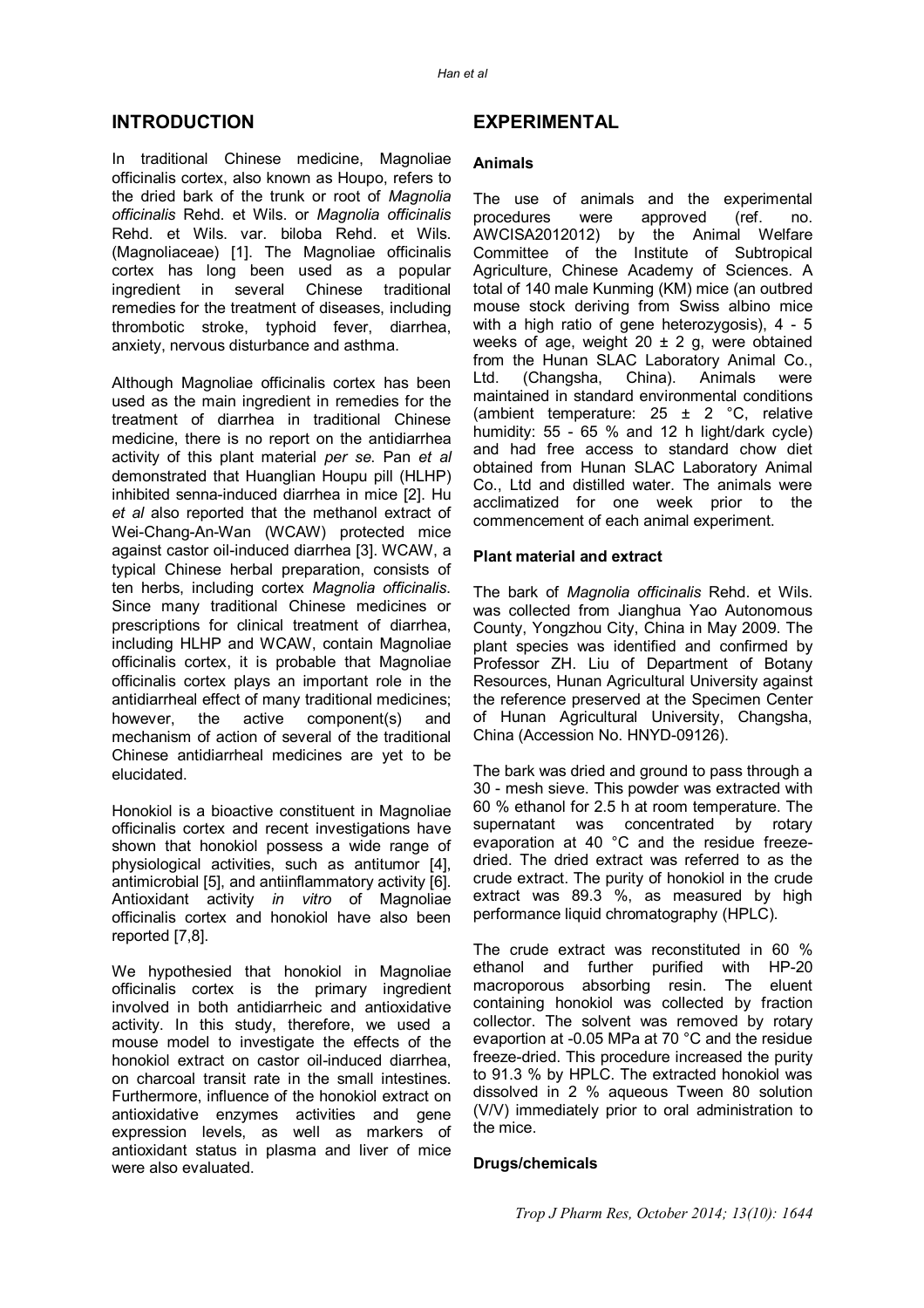Castor oil was obtained from Tianjin Fuchen Chemicals Reagent Factory (B.N. 20070704). Loperamide hydrochloride, a medicine for treatment of diarrhea, was provided by Xian-Janssen Pharmaceutical Ltd (B.N. 09041541). Neostigmine was obtained from Shandong Tianfu Pharmaceutical Ltd (batch no. 080701).<br>Glutathione peroxidase (GSH-Px), total Glutathione peroxidase (GSH-Px), total superoxide dismutase (T-SOD), catalase (CAT), glutathione (GSH) and total antioxidant capacity (T-AOC) assay kits were purchased from Nanjing Jiancheng Bioengineering Institute (Nanjing, China). Power SYBR Green PCR Master Mix was obtained from Applied Biosystems (CA, USA).

#### **Test for antidiarrhea activity**

#### *Castor oil-induced diarrhea*

A diarrhea model in mice was established by single oral administration (by gavage) of castor oil at dose of 20 ml/kg body weight (BW) [9]. Sixty mice were fasted for 24 h and randomly allocated into six equal groups based on BW. Both control group and model control group orally received saline (0.9 % W/V sodium chloride) (20 ml/kg BW). The positive control group was orally administered with loperamide hydrochloride (Xian-Janssen Pharmaceutical, Ltd. B.N. 09041541) 3 mg/kg BW according to the medicine package insert. The remaining three groups were orally administered by gavage with the honokiol extract solution at doses of 25 (Honokiol 25), 50 (Honokiol 50) or 100 (Honokiol 100) mg honokiol/kg BW respectively at the same volume. The dose setting of honokiol in this study referred to results of Hsieh *et al* [10], Atanasov *et al* [11] and Pang *et al* [12].

Then 30 min after treatment, all mice, except for the control, were orally administered with castor oil. The control mice received an equivalent oral volume of saline. Then animals were placed in individual cages, the floor of which was covered with filter paper that was replaced hourly. The numbers and morphology of the stools were recorded for 6 h after the administration of castor oil. The total number of stools over the 6 h was determined. The severity of diarrhea was defined using three indices: loose stool incidence rate (LSIR), average loose stool grade (ALSG) and diarrhea index (DI) [13]. LSIR is the ratio of number of loose stools to the total stools within an animal. Loose stool grade (LSG) describes the degree of loose stools, based on the diameter of the stool on the filter papers. LSG was classified into four grades according the diameter of loose stools: Grade 1 (< 1 cm), Grade 2 (1  $\sim$  1.9 cm), Grade 3 (2  $\sim$  3 cm), and

Grade 4 (> 3 cm). ALSG is the ratio of the sum of LSG of each loose stool to the total number of loose stools within an animal. DI is the result of LSR multiplying ALSG.[13]

#### **Effect on charcoal transit in the small intestines**

The effect of honokiol on gastrointestinal motility was tested by measuring charcoal transit in the small intestines of the mice [14]. Healthy Kunming mice were randomly divided into five groups based on BW with ten mice per group. The 5 groups were control (saline throughout), neostigmine (saline plus neostigmine treatment) and three honokiol groups (honokiol plus neostigmine treatment). The 3 honokiol groups were orally administered by gavage with the honokiol extract solution at 20 ml/kg BW to supply doses of 25 (Honokiol 25), 50 (Honokiol 50) or 100 (Honokiol 100) mg/kg BW, respectively. The control and neostigmine groups were both administered with saline at dose of 20 ml/kg BW. Honokiol and saline were administered once per day for 4 days. On day 4, all mice, except for control group, were administered with neostigmine (0.15 mg/kg BW by intraperitoneal injection according to the medicine package insert) 30 min after the oral administration of honokiol or saline. Then 20 min later, all mice, including those in normal control group, were orally administered with charcoal meal (5 % (W/V) charcoal suspension in a 1 % (W/V) carboxy methyl cellulose solution) at dose of 10 ml/kg BW [15]. Then 20 min after the charcoal meal, all animals were sacrificed by cervical dislocation. The small intestine was removed immediately and total length measured. The distance (cm) that the charcoal meal had travelled from the pylorus into the intestinal lumen was measured, and small intestinal transit (SIT) of the charcoal was expressed as the percentage of the longest distance travelled by the charcoal divided by the length of the small intestine [16].

#### **Test for antioxidative activity**

#### *Animals and treatment*

Forty male Kunming mice were randomly divided into five equal groups: the control group orally received 2 % aqueous Tween 80 solution; the positive control group orally received 50 mg/kg BW vitamin E dissolved in 2 % aqueous Tween 80 solution [17]; the three honokiol-treatment groups orally received the honokiol extract at doses of 25, 50 or 100 mg/kg BW respectively. The solvent, vitamin E and the honokiol extract were orally administered once per day for 14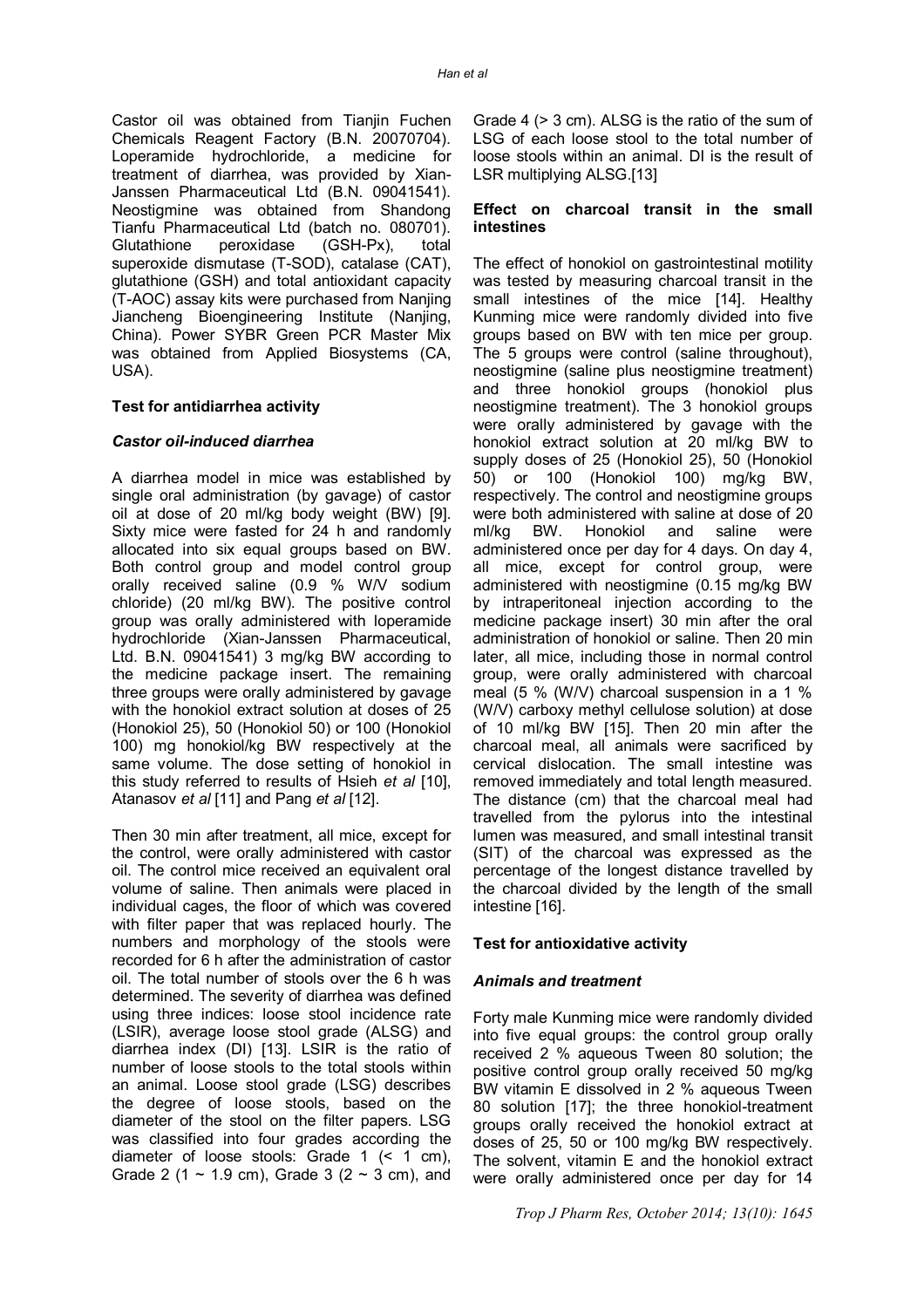days [18]. All dose volumes were the same. On the morning of day 15 of the treatment, all mice were anesthetized with ether. Blood sample (about 0.2 to 0.3 ml per mouse) was collected via retro-orbital bleeding into heparinized tubes prior to cervical dislocation. Plasma was separated by centrifuging at 1200 g for 10 min and stored at – 20 °C until analysis of activity of antioxidative enzymes. Then the liver was rapidly removed under aseptic condition, washed in cold saline, chopped and frozen in liquid nitrogen. The liver sample was stored at -70 °C until further analysis.

#### **Chemical analysis**

The activities of glutathione peroxidase (GSH-Px), total superoxide dismutase (T-SOD) and catalase (CAT) in both the plasma and liver, and glutathione (GSH) concentration and total antioxidant capacity (T-AOC) in the liver were measured using commercial available kits (Nanjing Jiancheng Bioengineering Institute).To analyse the liver sample, the sample was homogenized in 9 volumes of ice-cold saline. The homogenate was then centrifuged at 1200 g at 4 °C for 10 min. The supernatant was used for all assays performed according to the manufacturer's instructions. The CAT activity was determined spectrophotometrically using the method of Goth [19]. The SOD activity was measured spectrophotometrically according to the method of Flohé and Otting [20]. The GSH-Px activity was determined using the method described by Lawrence and Burk [21]. The GSH concentration was measured spectrophotometrically with the procedures described by Sedlak and Lindsay [22]. The T-AOC was measured based on the method of Benzie and Strain [23].

#### **Gene expression analysis**

The expression of CAT, GSH-Px, copper-zinc SOD (Cu/Zn-SOD), manganese SOD (Mn-SOD), and extracellular SOD (EC-SOD) at RNA levels in the liver were determined by using quantitative real-time PCR (qPCR). qPCR was performed on the ABI 7900 HT fast real-time PCR system (Applied Biosystems, CA, USA) and the qPCR primers of Pang *et al* were used [12].

The qPCR reactions were conducted in triplicate using a 10 μL reaction mixture containing 5 μL 2 × Power SYBR Green PCR Master Mix, 0.1 μL cNDA template, 0.3 μL forward primer (1 μmol/L), 0.3 μL reverse primer (1 μmol/L) and 4.3 μL DEPC-treated distilled water. The qPCR cycling conditions were as follows: 95 °C held at 10 s and 40 cycles of 95 °C for 20 s, 60 °C for 30

s. The relative changes of mRNA expression<br>determined from qPCR were calculated qPCR were calculated according to the  $2\Delta Ct$  method, where,  $\Delta Ct$  = Ct samples  $-$  Ct  $\beta$ -actin and the Ct (threshold cycle) value denotes the number of PCR cycles required for the sample fluorescence to reach the threshold level.

#### **Statistical analysis**

The data were analyzed by using ANOVA procedures, followed by Dunnett's comparisons test using SAS software (version 8, SAS Institute, Cary, NC, USA). The least square means ± SD of the data are presented. Differences between the honokiol extract treatment and controls were considered at *p* < 0.05.

## **RESULTS**

#### **Inhibition of honokiol on castor oil-induced diarrhea**

ALSG did not differ between model control, positive control and honokiol treatment groups (Table 1). When compared with the model group, the honokiol treatments had lower LSR and DI values ( $p \le 0.001$ ); whereas the values were higher in comparison with the positive control (*p* < 0.001). No differences in LRS and DI were found between the three honokiol groups.

#### **Effect of honokiol on small intestinal transit (SIT)**

There were no differences in the small intestine length between groups (Table 2). When compared with the control group, the honokiol treatments did not change the distance travelled by charcoal, but increased SIT (*p* < 0.01). In comparison with the neostigmine group, the SIT values for the honokiol groups were lower (*p* < 0.01). Neostigmine treatment produced greatest (*p* < 0.01) distance travelled by charcoal and high SIT when compared with the control. Between the three honokiol groups there were no differences either in the charcoal distance travelled or the SIT.

#### **Effect of honokiol on the activity of antioxidant enzymes in plasma**

The impact of honokiol on antioxidant enzymes in plasma are shown in Figure 1. The activities (U/mL) of CAT, GSH-Px and T-SOD in the three honokiol groups were higher (*p* < 0.01) than those in the control group. There were no differences in the activities of CAT, GSH-Px and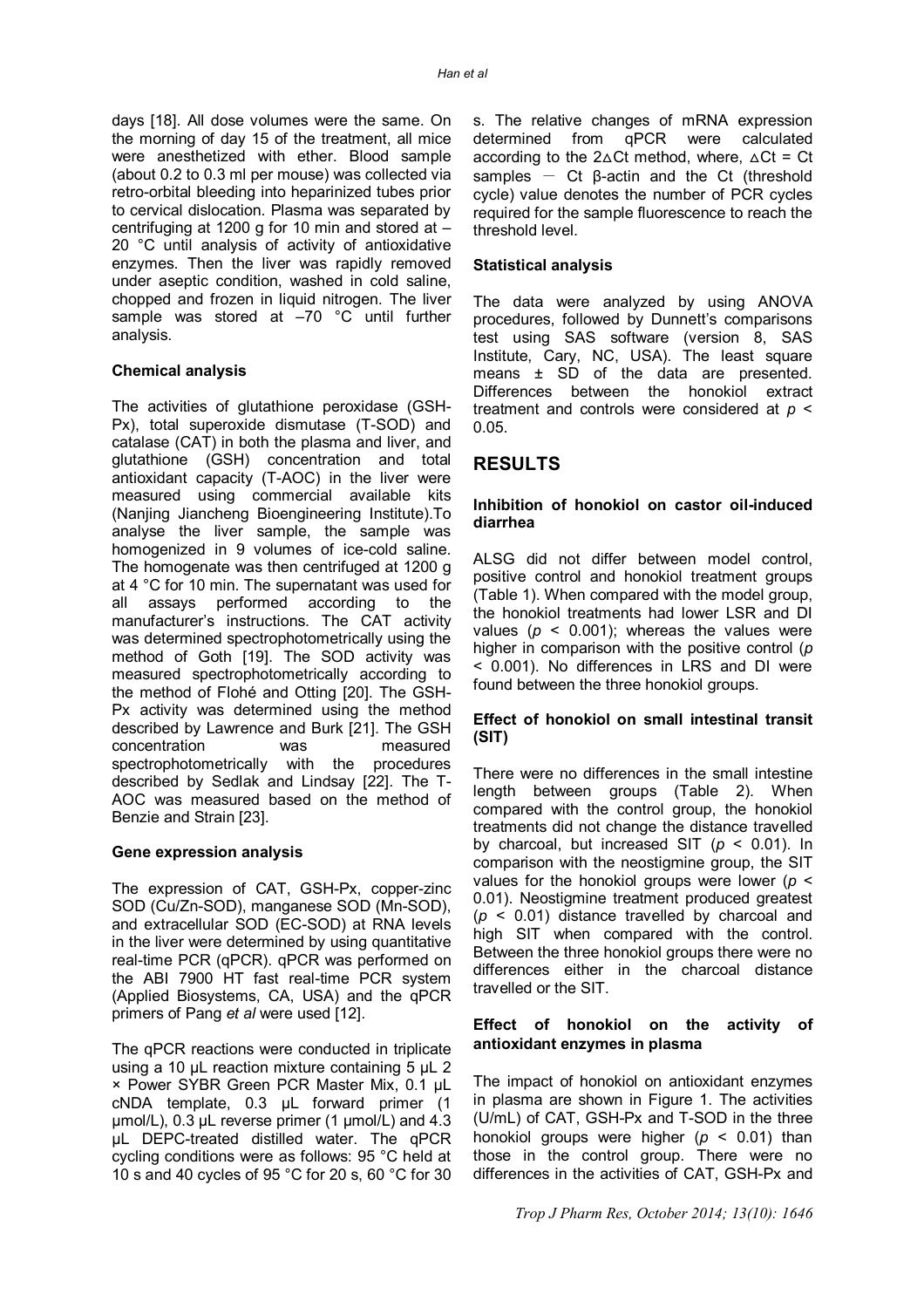T-SOD between honokiol groups and the vitamin E treated control. No differences were observed in the activity of the three antioxidant enzymes between the honokiol groups.

#### **Effect of honokiol on antioxidant status in mouse liver**

When compared with the control group, the activities of CAT, GSH-Px and T-SOD in the three honokiol groups were greater (*p* < 0.01), T-

AOC was higher only in the Honokiol 100 group (*p* < 0.001), but GSH concentration were similar (Table 3). Compared with the positive control, CAT activities were higher in Honokiol 50 and 100 groups (*p* < 0.05) and T-AOC was greater for the Honokiol 100 group only  $(p < 0.05)$ . In addition, T-AOC of Honokiol 100 was greater (*p* < 0.01) than those of Honokiol 25 and 50, but GSH concentration and activities of CAT, T-SOD, and GSH-Px were similar for all three honokiol groups.

|  | <b>Table 1:</b> Effects of honokiol on prevention of diarrhea induced by castor oil in mice ( $n = 10$ ) |  |  |
|--|----------------------------------------------------------------------------------------------------------|--|--|
|--|----------------------------------------------------------------------------------------------------------|--|--|

| Group            | Loose stool rate (LSR)              | Mean loose stool grade (ALSG) | Diarrhea Index(DI)             |
|------------------|-------------------------------------|-------------------------------|--------------------------------|
| Control          | 0                                   |                               | 0                              |
| Model control    | $0.83 + 0.09$                       | $1.67 \pm 0.13$               | $1.38 \pm 0.16$                |
| Positive control | $0.37 \pm 0.08$                     | $1.67 \pm 0.12$               | $0.62 \pm 0.15$                |
| Honokiol 25      | $0.71 \pm 0.11^{A,c}$               | $1.55 \pm 0.15$               | $1.10{\pm}0.20^{\mathrm{b,C}}$ |
| Honokiol 50      | $0.67 \pm 0.09^{b,C}$               | $1.63 \pm 0.16$               | $1.11 \pm 0.21^{b,C}$          |
| Honokiol 100     | $0.66 \pm 0.09^{\text{c},\text{C}}$ | $1.66 \pm 0.18$               | $1.08 \pm 0.16^{b,C}$          |

Control: saline only; Model control: saline + castor oil; Positive control: loperamine hydrochloride + castor oil; <sup>a</sup>p < *0.05, <sup>b</sup> p < 0.01, <sup>c</sup> p < 0.001, when the values of honokiol-treated groups are compared with model control group; A p < 0.05, <sup>B</sup> p < 0.01, <sup>C</sup> p < 0.001, when compared with positive control group*

| Group        | Small intestine length<br>(cm) | Distance travelled by charcoal<br>(cm) | <b>Small intestinal transit</b><br>(%) |
|--------------|--------------------------------|----------------------------------------|----------------------------------------|
| Control      | $51.8 \pm 5.65$                | $24.9 \pm 5.11$                        | $47.9 \pm 7.41$                        |
| Neostigmine  | $52.3 + 4.08$                  | 36.6±4.25                              | 70.1±6.89                              |
| Honokiol 25  | $48.3 \pm 3.97$                | $28.3 \pm 3.83^C$                      | 58.7±7.32 $b, B$                       |
| Honokiol 50  | $49.2 \pm 3.49$                | $29.0\pm4.37^{B}$                      | $59.0\pm8.76^{b,B}$                    |
| Honokiol 100 | $50.7 \pm 3.34$                | $30.0 \pm 3.06^B$                      | 59.2±4.80 <sup>bB</sup>                |

**Table 2:** Effect of honokiol on charcoal transit in the small intestine of mice (n = 10)

*a p < 0.05, <sup>b</sup> p < 0.01, <sup>c</sup> p < 0.001, when the values of honokiol-treated groups are compared with control (saline only) group; <sup>A</sup> p < 0.05, <sup>B</sup> p < 0.01, <sup>C</sup> p < 0.001, when compared with the neostigmine group*



**Fig 1:** Effects of honokiol on activity of antioxidation enzymes in plasma of mice (n = 8). *The unit of enzyme activity is U/mL*; *Control: Tween 80 solution only; Positive control: Vitamin E (50 mg/kg BW); #P < 0.05, ##P <*  0.01, <sup>###</sup>P < 0.001,compared with control group;  $\Z$  : Control;  $\gg$  Positive control;  $\text{III:}\,$  Honokiol 25;  $\text{III:}\,$  Honokiol *50; \\\\: Honokiol 100*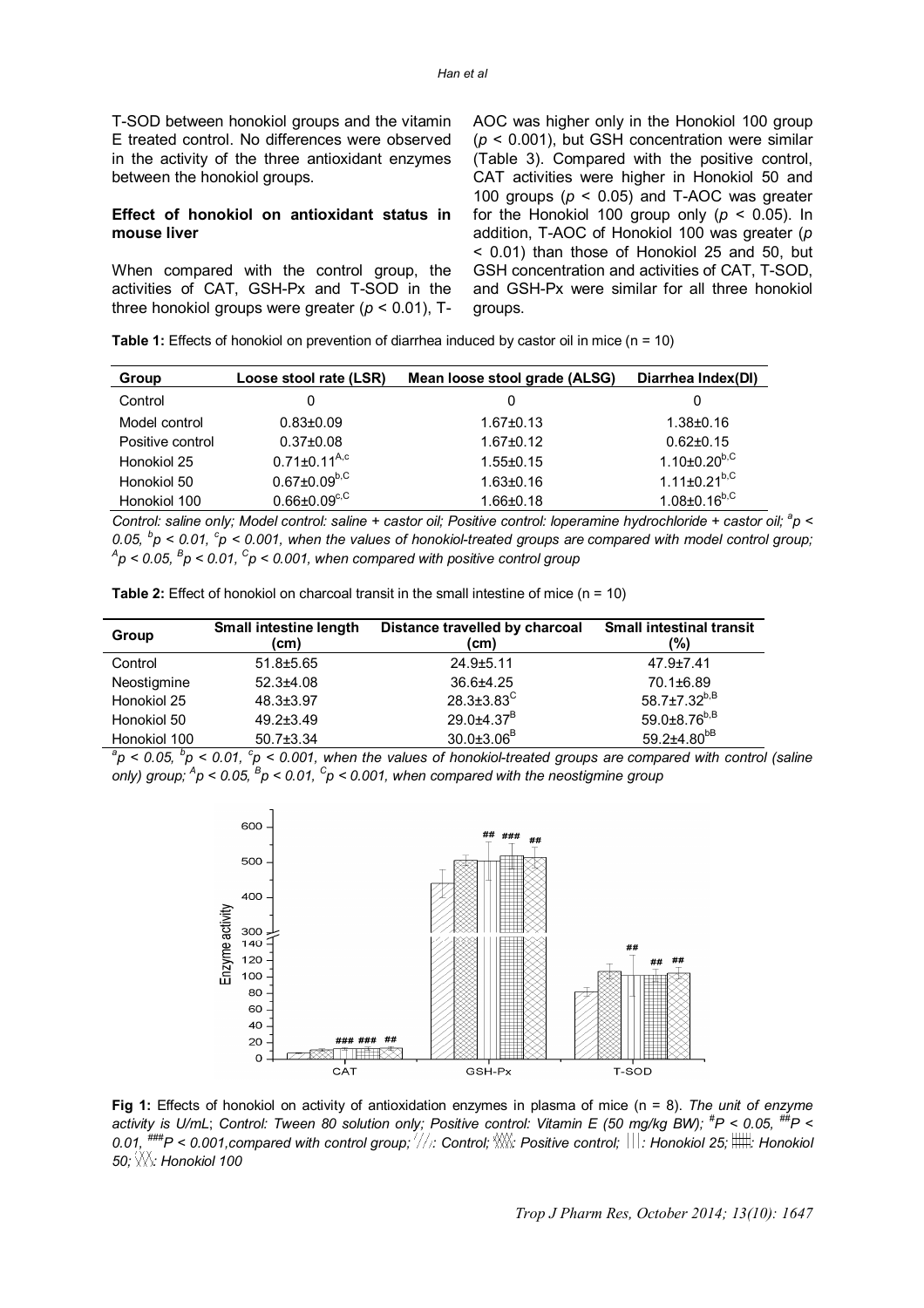#### **Effects of honokiol on mRNA abundance of antioxidant enzymes in the liver**

When compared with the control, the gene expression of CAT was greater for the Honokiol 100 group only  $(p < 0.05)$ ; the gene expression of GSH-Px was greater in Honokiol 50 and 100 groups (*p* < 0.05), but no differences were found in the gene expressions of Cu/Zn-SOD, Mn-SOD and EC-SOD (Table 4). When compared with the positive control, the gene expression of CAT was lower in the Honokiol 50 group (*p* < 0.05), the gene expression of GSH-Px was lower in the Honokiol 25 and 50 groups (*p* < 0.01), but there was no difference in the mRNA abundance for Cu/Zn-SOD, Mn-SOD and EC-SOD in the honokiol-treated groups. Honokiol 100 mice had the greatest mRNA abundance for CAT and GSH-Px among the three honokiol groups. Furthermore, CAT gene expression in the Honokiol 50 was lower (*p* < 0.001) than that for Honokiol 100, while GSH-Px expression of the Honokiol 25 group was also lower (*p* < 0.001) than that for Honokiol 100.

## **DISCUSSION**

Honokiol is one of two major groups of bioactive compounds isolated from the cortex of *Magnolia officinalis*. The current study shows, for the first time, that the honokiol extracted from cortex *Magnolia officinalis* reduces the severity of

diarrhea induced by castor oil, as indicated by the reduction of the loose stool rate and diarrhea index in mice.

Castor oil causes diarrhea in animals due to the action of its active metabolite, ricinoleic acid, derived from hydrolysis of its triglyceride in the duodenum by pancreatic lipase. The released ricinoleic acid causes irritation and inflammation of the intestinal mucosa and also stimulates intestinal hypermotility and hypersecretion. These series of actions lead to diarrhea [24,25].Since the honokiol extract successfully reduced severity of diarrhea induced by castor oil in this study, honokiol may therefore exert its<br>antidiarrhea actions via antiinflammatory. antidiarrhea actions via antiinflammatory, antihypermotility or anti-hypersecretion activities

In this study honokiol showed anti-hypermotility actions as evident from the inhibition of the increased intestinal transit induced by neostigmine (a medicine for improving smooth muscle tone), which showed that honokiol has intestinal smooth muscle relaxation quality. Honokiol has been reported to relax smooth muscle in the porcine trachea [26]. Honokiol also inhibits the contractility of isolated gastric fundus strips of rats and the isolated ileum of guinea pigs, through a mechanism thought to be associated with a calcium-antagonistic effect [27]. The retardation of hyperactive intestinal

**Table 3:** Effect of honokiol on antioxidant status in the liver of mice (n = 8)

| Group            | <b>CAT</b><br>(U/mq)               | T-SOD<br>(U/mq)              | <b>GSH-Px</b><br>(U/mq) | GSH<br>(mg/mg)  | <b>T-AOC</b><br>(U/mq)   |
|------------------|------------------------------------|------------------------------|-------------------------|-----------------|--------------------------|
| Control          | $7.73 \pm 1.31$                    | 44.3±4.77                    | 167.6±13.06             | $0.79 \pm 0.07$ | $0.60 + 0.09$            |
| Positive control | $10.19 + 1.25$                     | $56.9 + 4.97$                | 201.3+14.84             | $0.89 + 0.09$   | $0.72 + 0.08$            |
| Honokiol 25      | $12.92 + 3.43^{\circ}$             | $54.0 \pm 3.84$ <sup>c</sup> | $200.2 + 8.69^{\circ}$  | $0.81 \pm 0.07$ | $0.71 \pm 0.13$          |
| Honokiol 50      | $14.47 \pm 3.01^{\text{c,A}}$      | $53.8 + 3.70^{\circ}$        | $204.4 \pm 9.03^c$      | $0.84 \pm 0.09$ | $0.71 \pm 0.10$          |
| Honokiol 100     | $15.79 + 2.04^{\text{c},\text{B}}$ | $54.0 + 5.12$ <sup>c</sup>   | $203.4 + 29.13^c$       | $0.90 + 0.07$   | 0.96+0.23 <sup>c,A</sup> |

*The values are expressed as per mg protein in the liver;*  ${}^{a}p$  < 0.05,  ${}^{b}p$  < 0.01,  ${}^{c}p$  < 0.001, when the values of *honokiol-treated groups are compared with control (Tween 80 solution only) group; <sup>A</sup> p < 0.05, <sup>B</sup> p < 0.01, <sup>C</sup> p < 0.001, when compared with positive control (vitamin E) group*

**Table 4:** Effect of honokiol on mRNA abundance of antioxidant enzymes in the liver of mice (n = 5)

| Group            | <b>CAT</b>            | <b>GSH-Px</b>          | Cu/Zn-SOD     | <b>Mn-SOD</b>     | <b>EC-SOD</b>      |
|------------------|-----------------------|------------------------|---------------|-------------------|--------------------|
| Control          | $0.32 + 0.02$         | $4.49 + 0.69$          | $1.28 + 0.19$ | $0.060 \pm 0.015$ | $0.002 + 0.0011$   |
| Positive control | $0.42 \pm 0.06$       | 7.08±0.56              | $1.55 + 0.14$ | $0.074 + 0.018$   | $0.002 + 0.0010$   |
| Honokiol 25      | $0.41 + 0.08$         | 4.89+0.62 <sup>C</sup> | $1.37 + 0.21$ | $0.061 + 0.013$   | $0.003 \pm 0.0003$ |
| Honokiol 50      | $0.29 + 0.07A$        | $5.73{\pm}0.68^{a,B}$  | $1.54 + 0.17$ | $0.071 + 0.018$   | $0.002 + 0.0007$   |
| Honokiol 100     | $0.48 + 0.09^{\circ}$ | $6.77 + 0.59^c$        | $1.60 + 0.12$ | $0.081 + 0.014$   | 0.003+0.0019       |

*a p < 0.05, <sup>b</sup> p < 0.01, <sup>c</sup> p < 0.001, when the values of honokiol-treated groups are compared with control (Tween 80 solution only); <sup>A</sup> p < 0.05, <sup>B</sup> p < 0.01, <sup>C</sup> p < 0.001, when compared with positive control (vitamin E) group* transit by honokiol would allow greater time for absorption of water and electrolytes in the gastrointestinal tract, and contribute to the alleviation and inhibition of diarrhea.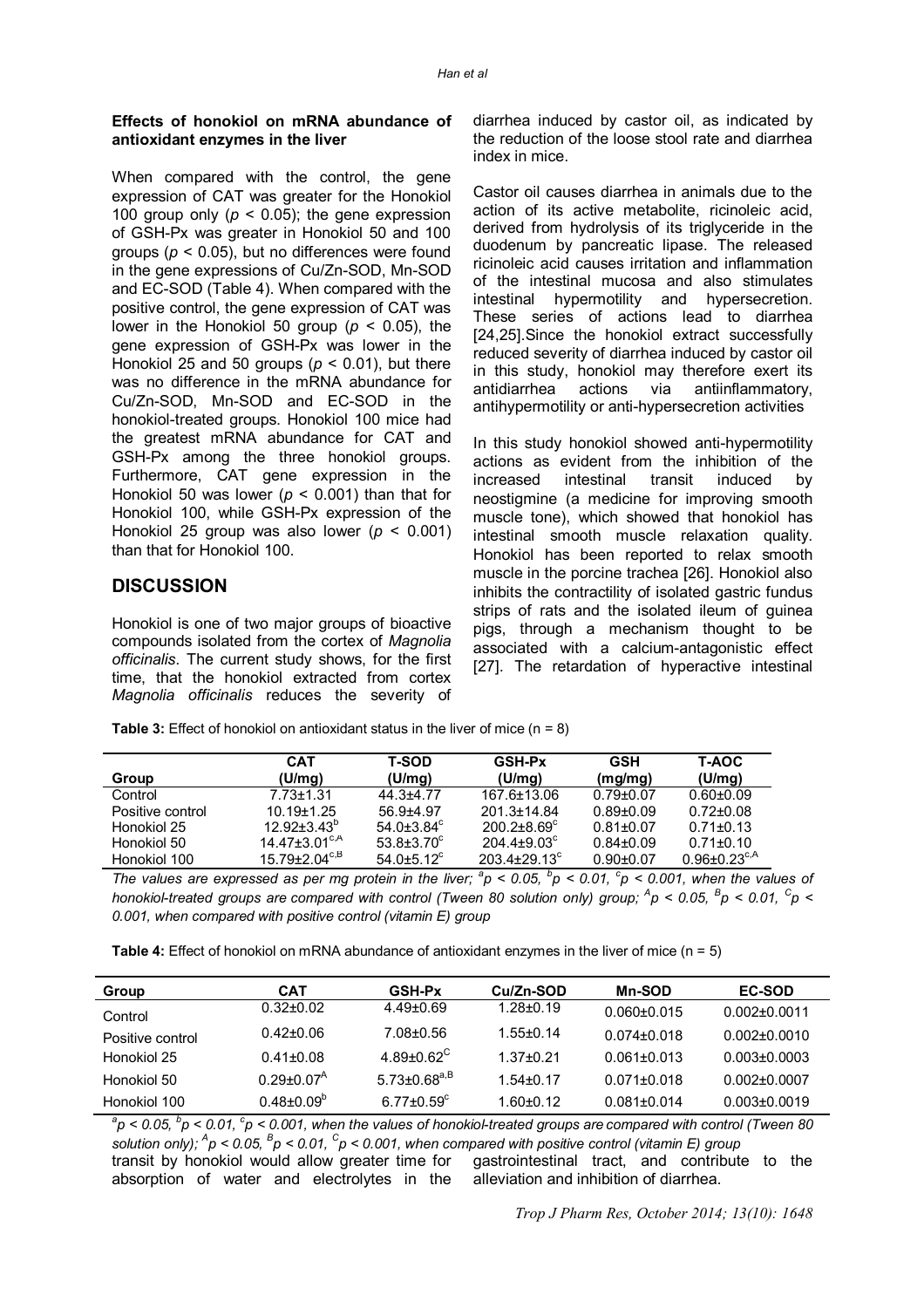An alternative mechanism for honokiol action might be as a Ca<sup>2+</sup> transport antagonist. Lu et al reported that honokiol inhibited uterine contraction in rats by blocking external  $Ca<sup>2+</sup>$ influx [28]. The relaxant effect of honokiol on the tracheal smooth muscle of pig also involved blockade of  $Ca<sup>2+</sup>$  influx through voltage-operated  $Ca<sup>2+</sup>$  channels instead of  $Ca<sup>2+</sup>$  release from intracellular  $Ca^{2+}$  stores [26]. Consequently, honokiol may be considered a putative calcium antagonist or calcium channel blocker. Calcium is involved in secretory diarrhea by modulating secretion of chloride or potassium, and gut motility also appears mediated by calcium flux [29,30]. As a calcium antagonist, honokiol may have both antimotility and antisecretory effects, both of which might help alleviate diarrhea.

Taken as a whole, the antidiarrheal activity of honokiol may involve integration of multiple mechanisms, among which, the retardation of small intestinal transit and  $Ca<sup>2+</sup>$ -channel block may be included. The exact mechanism will require further investigation. The current studies indicate that honokiol exerts significant antidiarrheal and antimotility activity. Furthermore, our previous studies have also showed that magnolol has both antidiarrheal and antimotility effects [12]. Honokiol and magnolol are two biphenolic compounds. The contents of honokiol and magnolol in cortex Magnoliae officinalis contex were 1.2 % and 0.9 %, respectively [31]. Honokiol and magnolol are commonly seen as two major bioactive constituents of Magnoliae officinalis cortex. The antidiarrheal and antimotility functions of honokiol and magnolol could possibly explain the reason for Magnoliae officinalis cortex being contained in many traditional Chinese medicines or prescriptions for treating diarrhea. The results in this study may provide reference to prepare some Chinese patent drugs or herbal extract medicines of Magnoliae officinalis cortex to treat diarrhea.

The Magnoliae officinalis cortex has been found to have antioxidant properties *in vitro* [7]. In this study, CAT, GSH-Px and SOD activities in both plasma and liver of mice were all increased by the honokiol extract. These changes were accompanied by elevated mRNA abundance for CAT and GSH-Px, and the expression levels of CuZn-SOD, Mn-SOD and EC-SOD genes in the honokiol extract-treated mice were numerically higher than that in control mice. Therefore, an administration of the honokiol extract to mice induced the increment in CAT, GSH-Px and T-SOD activities possibly by up-regulating the expression of genes of antioxidant enzymes.

GSH in tissues plays a central role in the antioxidant defense system through direct detoxification ROS or via a GSH-Px catalyzed mechanism. The physiological role of GSH is as an essential intracellular reducing agent for the maintenance of reducing state of thiol groups and other antioxidant molecules. The results of the present study demonstrated that the honokiol extract tended to increase GSH concentration in the liver of mice, in a linear dose-dependent manner ( $p < 0.01$ ,  $R^2 = 0.981$ ). Honokiol has been found to have a protective effect against Dgalactosamine-induced hepatotoxicity, which is used as an alternate model to oxidative stress, acting by inhibiting intracellular GSH depletion [32].

Total antioxidant capacity (T-AOC) reflects the capacity of the non-enzymatic antioxidant defense system. Only at the highest dose of honokiol extract, was T-AOC increased for the liver. The results showed that the honokiol extract at appropriate dose increased the activities of both the non-enzymatic and enzymatic anti-oxidant defense systems and has potential for use as a natural antioxidant.

## **CONCLUSION**

The findings of this demonstrate that honokiol extract possesses antidiarrheal activities, which likely contribute to the antidiarrheal efffect of Magnolia officinalis cortex in Chinese traditional medicine. The enhancement effects of honokiol extract on both the non-enzymatic and enzymatic anti-oxidant defense systems required to unravel its mechanisms of action.

## **ACKNOWLEDGEMENT**

The advice of Dr Gerald Lobley (University of Aberdeen, United Kingdom) in manuscript revision is appreciated. The authors express their sincere gratitude to the National Natural Science Foundation of China (Grant no. 30972166), Hunan Provincial Education Department (Grant no. 08A031) and Ministry of Science and Technology (Grant no. 2007DFA31360) for financial support for this study.

The first two named authors contributed equally to this work and should be regarded as co-first authors.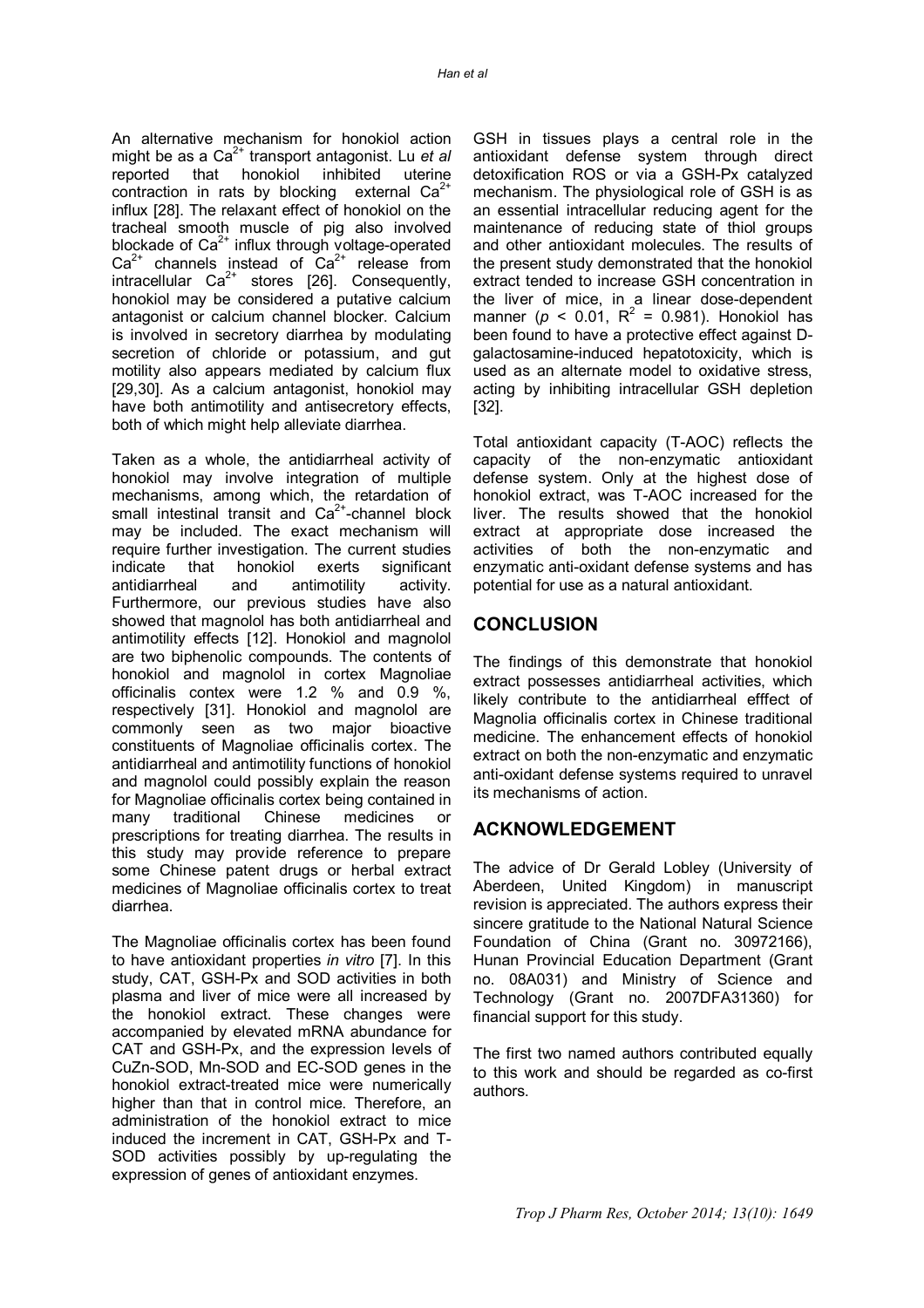## **REFERENCES**

- *1. Committee of National Pharmacopoeia of PR China. Pharmacopoeia of People's Republic of China. Vol. 1. Beijing: Press of Chemical Industry 2010; pp 235.*
- *2. Pan HG, Li RL, Li WM, Xu SF, Ye FQ, Chen WW. Effects of Huanglian Houpu pill on the acute gastric mucosal damage, diarrhea and vomiting models in animals. Chin J New Drugs 2004; 13: 126-128.*
- *3. Hu J, Gao WY, Ling NS, Liu CX. Antidiarrhoeal and intestinal modulatory activities of Wei-Chang-An-Wan extract. J Ethnopharmacol 2009; 125: 450-455.*
- *4. Han LL, Xie LP, Li LH, Zhang XW,Zhang RQ, Wang HZ. Reactive oxygen species production and Bax/Bcl-2 regulation in honokiol-induced apoptosis in human hepatocellular carcinoma SMMC-7721 cells. Environ Toxicol Pharmaco 2009; 28: 97-103.*
- *5. Ho KY, Tsai CC, Chen CP, Huang JS, Lin CC. Antimicrobial activity of honokiol and magnolol isolated from Magnolia officinalis. Phytother Res 2001; 15: 139-141.*
- *6. Park J, Lee J, Jung E, Park Y, Kim K, Park B, Jung K, Park E, Kim J, Park D. In vitro antibacterial and antiinflammatory effects of honokiol and magnolol against propionibacterium sp. Eur J Pharmacol 2004; 496: 189-195.*
- *7. Chan LW, Cheah EL, Saw CL, Weng W, Heng PW. Antimicrobial and antioxidant activities of cortex Magnoliae officinalis and some other medicinal plants commonly used in South-East Asia. Chinese Med 2008; 3: 15.*
- *8. Dikalov S, Losik T, Arbiser JL. Honokiol is a potent scavenger of superoxide and peroxyl radicals. Biochem Pharmacol 2008; 76: 589-596.*
- *9. Islam M, Barua J, Karon B, Noor M. Antimicrobial, cytotoxic and antidiarrhoeal activity of Fimbristylis aphylla L. Int J Green Pharm 2011; 5: 135-137.*
- *10. Hsieh MT, Chueh FY, Lin MT. Magnolol decreases body temperature by reducing 5-hydroxytryptamine release in the rat hypothalamus. Clin Exp Pharmacol Physiol 1998; 25: 813-817.*
- *11. Atanasov AG, Wang JN, Gu SP, Bu J, Kramer MP, Baumgartner L, Fakhrudin N, Ladurner A, Malainer C, Vuorinen A, Noha SM, Schwaiger S, Rollinger JM, Schuster D, Stuppner H, Dirsch VM, Heiss EH. Honokiol: a non-adipogenic PPARγ agonist from nature. Biochim Biophys Acta 2013; 1830: 4813- 4819.*
- *12. Pang YL, Han XF, Bamikole MA, Gong ZH, Tang SX, Tan ZL, Xiao WJ. Zhou CS, Wang M, Deng YL. Antidiarrhea and anti-oxidant properties of Magnolol. Trop J Pharm Res 2013; 12: 85-91.*
- *13. Zhou GN, Hu ZH, Wang YX, Zhang KB. An inquiry into preparing diarrhea model of mice and application of diarrhea index. Chin Tradit Herbal Drugs 1994; 25: 195-196.*
- *14. Suleiman MM, Dzenda T, Sani CA. Antidiarrhoeal activity of the methanol stem-bark extract of Annona*

*senegalensis Pers. (Annonaceae). J Ethnopharmacol 2008; 116: 125-130.*

- *15. Hossain MS, Alam MB, Asadujjaman M, Zahan R, Islam MM, Mazumder ME, Haque ME. Antidiarrheal, Antioxidant and Antimicrobial Activities of the Musa sapientum Seed. Avicenna J Med Biotechnol 2011; 3: 95-105.*
- *16. Peddyreddy MK, Dkhar SA, Ramaswamy S, Naveen AT, Shewade DG. An inherent acceleratory effect of insulin on small intestinal transit and its pharmacological characterization in normal mice. World J Gastroenterol 2006; 12: 2593-2600.*
- *17. Rai S, Wahile A, Mukherjee K, Saha BP, Mukherjee PK. Antioxidant activity of Nelumbo nucifera (sacred lotus) seeds. J Ethnopharmacol 2006; 104: 322-327.*
- *18. El-Shenawy NS, Al-Eisa RA, El-Salmy F, Salah O. Prophylactic effect of vitamin E against hepatotoxicity, nephrotoxicity, haematological indices and histopathology induced by diazinon insecticide in mice. Curr Zool 2009; 55: 219-226.*
- *19. Goth L. A simple method for determination of serum catalase activity and revision of reference range. Clin Chim Acta 1991; 196: 143-151.*
- *20. Flohé L, Otting F. Superoxide dismutase assay. Methods Enzymol 1984; 195: 93-104.*
- *21. Lawrence RA, Burk RF. Glutathione peroxidase activity in selenium-deficient rat liver. Biochem. Biophys Res Commun 1976; 71: 952-958.*
- *22. Sedlak J, Lindsay RHC. Estimation of total, protein bound and non-protein sulfhydryl groups in tissue with Ellmann's reagent. Anal Biochem 1968; 25: 192-205.*
- *23. Benzie IF, Strain JJ. The ferric reducing ability of plasma (FRAP) as a measure of "antioxidant power": the FRAP assay. Anal Biochem 1996; 239: 70-76.*
- *24. Iwao I, Terada Y. On the mechanism of diarrhea due to castor oil. Jpn J Pharmacol 1962; 12: 137-145.*
- *25. Ammon PJ, Thomas, Philips S. Effects of oleic and recinoleic acids net jejunal water and electrolyte movement. J Clin Invest 1974; 53: 374-379.*
- *26. Ko CH, Chen HH, Lin YR, Chan MH. Inhibition of smooth muscle contraction by magnolol and honokiol in porcine trachea. Planta Med 2003; 69: 532-536.*
- *27. Zhang WW, Li Y, Wang XQ, Tian F, Cao H, Wang MW, Sun QS. Effects of magnolol and honokiol derived from traditional Chinese herbal remedies on gastrointestinal movement. World J Gastroenterol 2005; 11: 4414-4418.*
- *28. Lu YC, Chen HH, Ko CH, Lin YR, Chan MH. The mechanism of honokiol-induced and magnololinduced inhibition on muscle contraction and Ca2+ mobilization in rat uterus. Naunyn. Schmiedebergs. Arch Pharmacol 2003; 368: 262-269.*
- *29. Irie K, Yoshioka T, Nakai A, Ochiai K, Nishikori T, Wu GR, Shibuya H, Muraki T. A Ca(2+) channel blockerlike effect of dehydrocurdione on rodent intestinal and vascular smooth muscle. Eur J Pharmacol 2000; 403: 235-242.*

*Trop J Pharm Res, October 2014; 13(10): 1650*